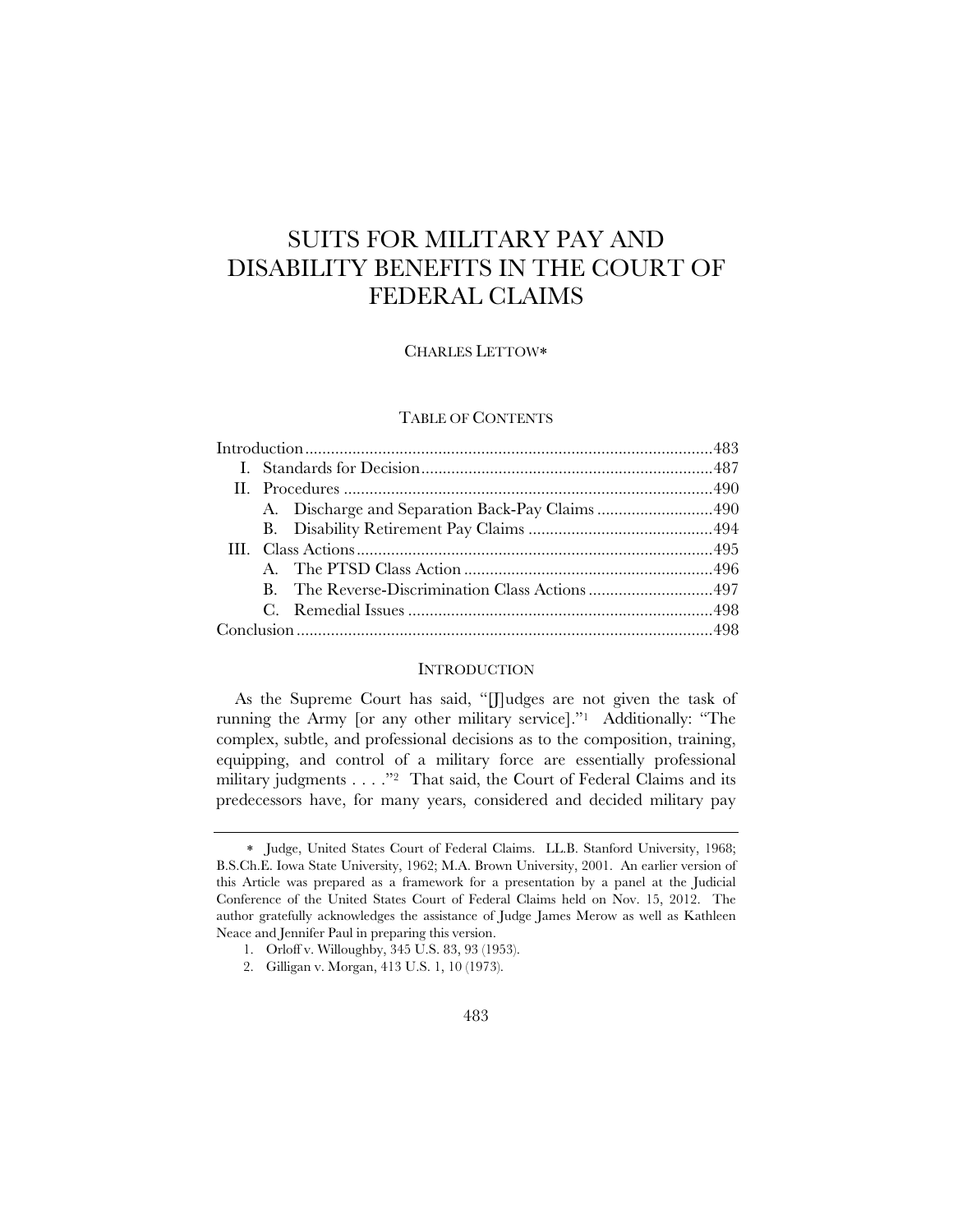and disability cases.

In the Court of Federal Claims, suits by current and former members of the military services necessarily depend upon the Tucker Act for jurisdiction.3 As a consequence, the actions must focus on monetary relief, even though the claims may have a nonmonetary impetus, such as a contested separation, a failure of promotion, or a challenged court-martial conviction. To some extent, federal district courts share this caseload because purely equitable claims and monetary claims of \$10,000 or less may be brought in district courts.4

For well over a century, a steady flow of these cases has reached the

4*. See* Little Tucker Act, 28 U.S.C. § 1346(a) (providing that district courts shall have jurisdiction "concurrent with the United States Court of Federal Claims" of civil actions against the United States not exceeding \$10,000 and not sounding in tort). As a result, claims by soldiers and ex-soldiers may be brought in federal district courts via two distinct routes, one of which is comparable to that available in the Court of Federal Claims, and one of which is not. So long as the monetary relief sought in a military pay case does not exceed the threshold of the Little Tucker Act, jurisdiction would be proper in the district court under that statute. Alternatively, if no monetary relief were sought, jurisdiction would be available in district court under the general federal question statute, 28 U.S.C. § 1331  $(2006)$ , and the Administrative Procedure Act (APA), 5 U.S.C. § 702, so long as the claim had first been before a corrections board or other relevant military board. In that circumstance, the district court would have available the remedies appropriate for judicial review of administrative action.

Disputes about jurisdiction have arisen where a service member sought only equitable relief in circumstances in which a monetary recovery would be a logical outcome of a grant of that relief. The D.C. Circuit has held that the district court would have jurisdiction over such claims so long as "the sole remedy requested [in the complaint] is declaratory or injunctive relief that is not 'negligible in comparison' with the potential monetary recovery." Kidwell v. Dep't of the Army, 56 F.3d 279, 284 (D.C. Cir. 1995) (citing Hahn v. United States, 757 F.2d 581, 589 (3d Cir. 1985)); *see also* Tootle v. Sec'y of the Navy, 446 F.3d 167, 176 (D.C. Cir. 2006) (quoting *Kidwell*, 56 F.3d at 284). In that event, the D.C. Circuit opined that "any monetary benefits that might flow if [the plaintiff] prevails on his nonmonetary claims will not come from the District Court's exercise of jurisdiction." *Tootle*, 446 F.3d at 175. Rather, the monetary recovery would flow "from the structure of statutory and regulatory requirements governing compensation when a service member's files change." *Id.* (quoting *Kidwell*, 56 F.3d at 285–86).

For cases brought in district courts invoking the APA as a basis for review of action by a corrections board or other military board, exhaustion of administrative remedies has also been a significant issue. For a discussion of the varied precedents of the regional circuits regarding exhaustion, see *infra* note 47.

 <sup>3.</sup> In pertinent part, the Tucker Act provides:

The United States Court of Federal Claims shall have jurisdiction to render judgment upon any claim against the United States founded either upon the Constitution, or any Act of Congress or any regulation of an executive department, or upon any express or implied contract with the United States, or for liquidated or unliquidated damages in cases not sounding in tort.

<sup>28</sup> U.S.C. § 1491(a)(1) (2006).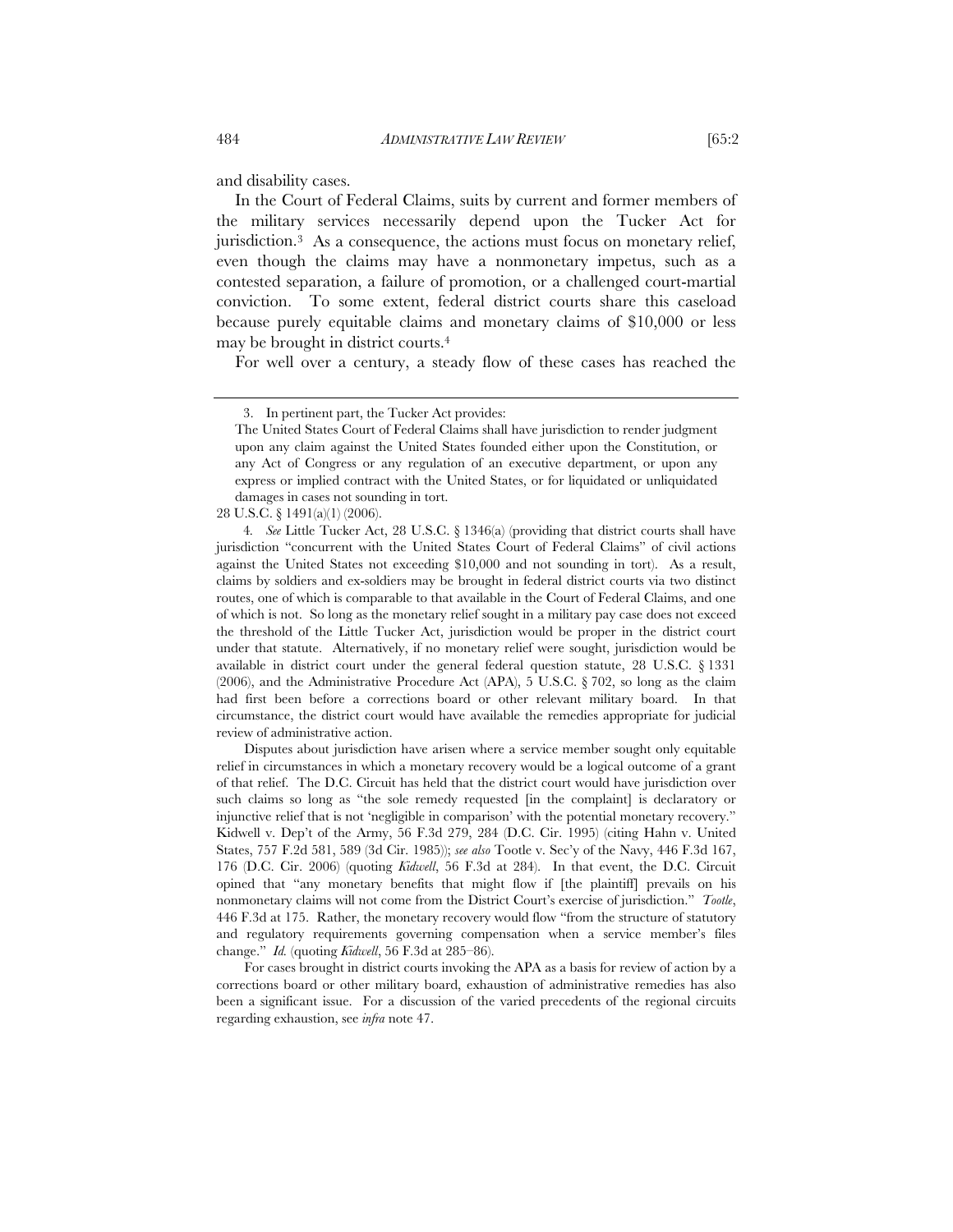Court of Federal Claims and its predecessor.5 In the past few years, an influx of cases stemming from military service in Iraq or Afghanistan has been evident:

|                                    | 2007 | 2008 | 2009 | 2010 | 2011 |
|------------------------------------|------|------|------|------|------|
| <b>Back Pay</b>                    | 5    | 10   | 9    | 10   | 8    |
| Correct Records &<br>Reinstatement | 10   | 12   | 12   | 21   | 17   |
| Retirement,<br>Disability & Other  |      | 16   | 19   | 17   | 24   |
| Totals                             | 22   | 38   | 40   | 48   | 49   |

The role of the court in addressing these cases has changed markedly over a span of decades. Years ago, cases were brought as de novo actions in which the Court of Claims undertook a traditional fact-finding role. In practical terms, that changed when military correction and review boards were instituted in 1946.7 The formation of military correction boards was designed primarily "to relieve Congress of the burden of considering private bills to correct" claimed errors in military personnel actions.<sup>8</sup> Service members had frequently turned to Congress as an alternative to the Court of Federal Claims's predecessor in seeking redress and relief. Congress's remedy, however, not only pushed many cases to a military administrative body and then to this court, but also worked a significant change in the court's posture in the cases. Relatively few cases were filed in court as de novo actions. Most cases came to the court after first being presented to a military board, and the court's function was largely converted into one of reviewing administrative action by boards. Even then, the court carried over some elements of de novo consideration of

<sup>5</sup>*. See, e.g.*, United States v. Kelly, 82 U.S. (15 Wall.) 34, 36 (1872) (ruling on an appeal by the government from a judgment of the Court of Claims, predecessor to the Court of Federal Claims, in a military pay case).

 <sup>6.</sup> E-mail from Lisa Reyes, Chief Deputy Clerk for Operations, Court of Fed. Claims, to the Hon. Charles Lettow, Court of Fed. Claims (Sept. 10, 2012, 01:15 EDT) (on file with author).

<sup>7</sup>*. See* Martinez v. United States, 333 F.3d 1295, 1306 (Fed. Cir. 2003) (en banc) (citing the Legislative Reorganization Act of 1946, Pub. L. No. 79-601, § 207, 60 Stat. 812, 837).

<sup>8</sup>*. Id.* at 1306–07.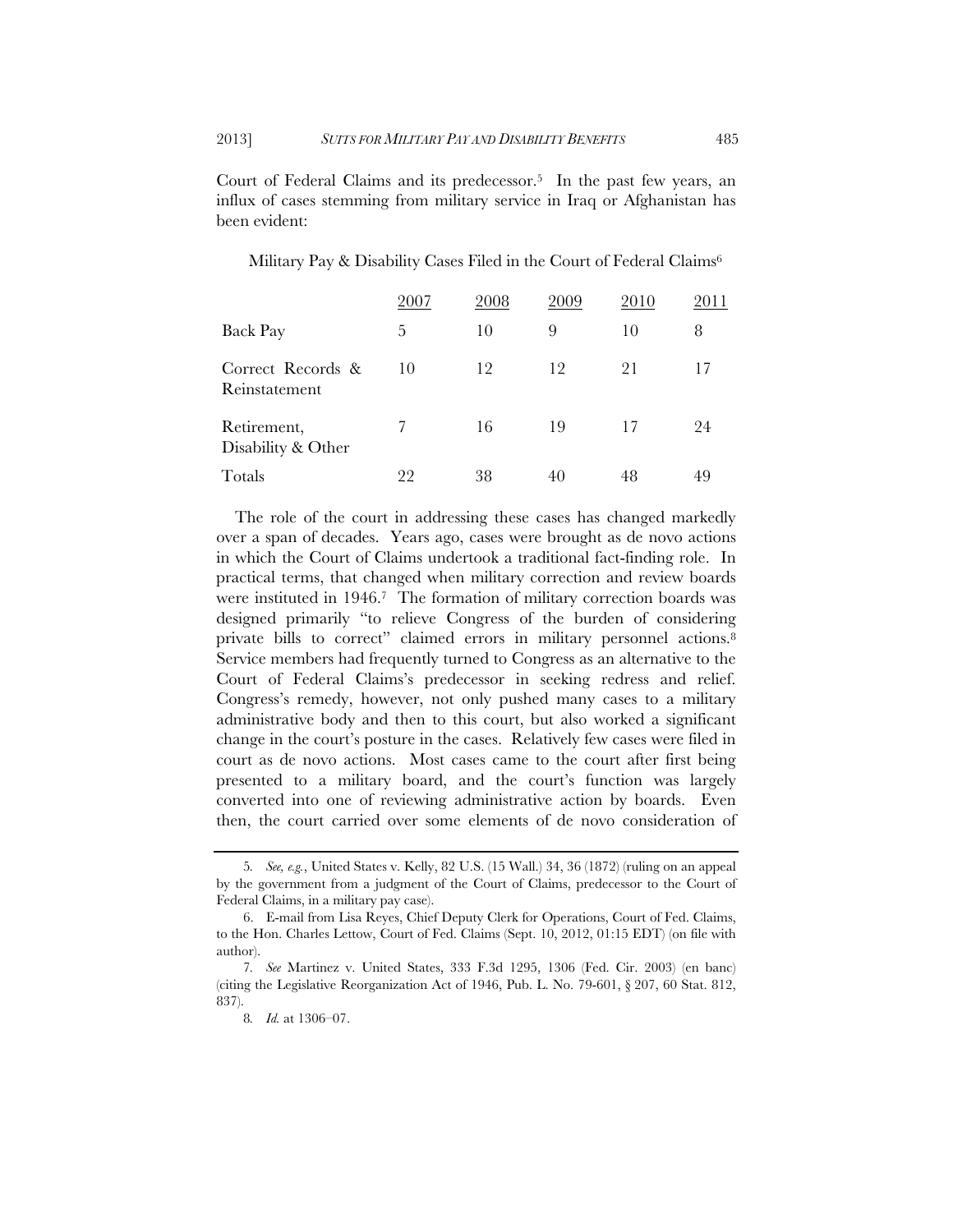evidence, at least in certain circumstances. In recent years, however, changing precedents in the United States Court of Appeals for the Federal Circuit have removed many, if not all, of those elements.

Notwithstanding that procedural evolution, some principles have remained constant. The six-year statute of limitations for cases filed in the court under the Tucker Act9 begins to run upon the service member's separation or discharge.10 The court accords a presumption of regularity to a military service's actions respecting military personnel, and a claimant must overcome that presumption to prevail.<sup>11</sup> The most common ground for relief invoked by successful claimants involves a procedural irregularity or failure to comply with applicable regulations by a military authority, if the flaw has operated to the prejudice of the claimant.<sup>12</sup>

11*. See* Melendez Camilo v. United States, 642 F.3d 1040, 1045 (Fed. Cir. 2011) (holding the absence of a specific discussion of evidence is inadequate to overcome the presumption that the board considered the evidence).

12*. See* Fisher v. United States, 402 F.3d 1167, 1176–77 (Fed. Cir. 2005).

When the question is one of physical or mental fitness for service in the military, courts are loath to interfere with decisions made by the President and his designated

 <sup>9. 28</sup> U.S.C. § 2501.

<sup>10</sup>*. See Martinez*, 333 F.3d at 1309–10. In district courts, the six-year statute of limitations in 28 U.S.C. § 2401(a) applies to APA-based claims, but the accrual date of the claim depends on whether it relates to an underlying cause or a board determination. The underlying cause accrues at the time of the harm, but claims based on board action may not accrue until final disposition by the board (which may occur as long as fifteen years after a discharge). 10 U.S.C. § 1553(a); *see* Smith v. Marsh, 787 F.2d 510, 511–12 (10th Cir. 1986) (affirming both the district court's dismissal of the plaintiff's claim on the underlying discharge and its finding of timeliness on board action related to that discharge); Geyen v. Marsh, 775 F.2d 1303, 1308–10 (5th Cir. 1985) (holding that a discharge eleven years prior to filing of the suit could not be addressed in district court, but that board review of that discharge, which occurred only one year prior, could be); Dougherty v. U.S. Navy Bd. for Corr. of Naval Records, 784 F.2d 499, 500–02 (3d Cir. 1986) (holding that the statute of limitations began to run when a board issued its final decision rather than when a former serviceman was discharged); Bittner v. Sec'y of Def., 625 F. Supp. 1022, 1029 (D.D.C. 1985) (dismissing claims of plaintiffs who failed to pursue board review because the underlying discharge occurred more than six years prior, while allowing the claims of similarly situated plaintiffs who had pursued board review fewer than six years prior). This distinction between the underlying cause of action and a board-derived cause of action could potentially lead to a situation where a discharged plaintiff takes the maximum available time to file with the board—fifteen years—and the maximum time to file suit in district court on the board's decision—six years—resulting in an action filed twenty-one years after the discharge actually occurred. Such a scenario is briefly described in *Walters v. Secretary of Defense*, 725 F.2d 107, 114 (D.C. Cir. 1983), which notes that a plaintiff who had waited ten years after his discharge to file suit in court could rescue his claim by pursuing a remedy from a board first. If the board decision was unfavorable, the plaintiff in *Walters* could *then* have proceeded to district court with a claim of the board's action, though not on the underlying discharge itself. *Id.*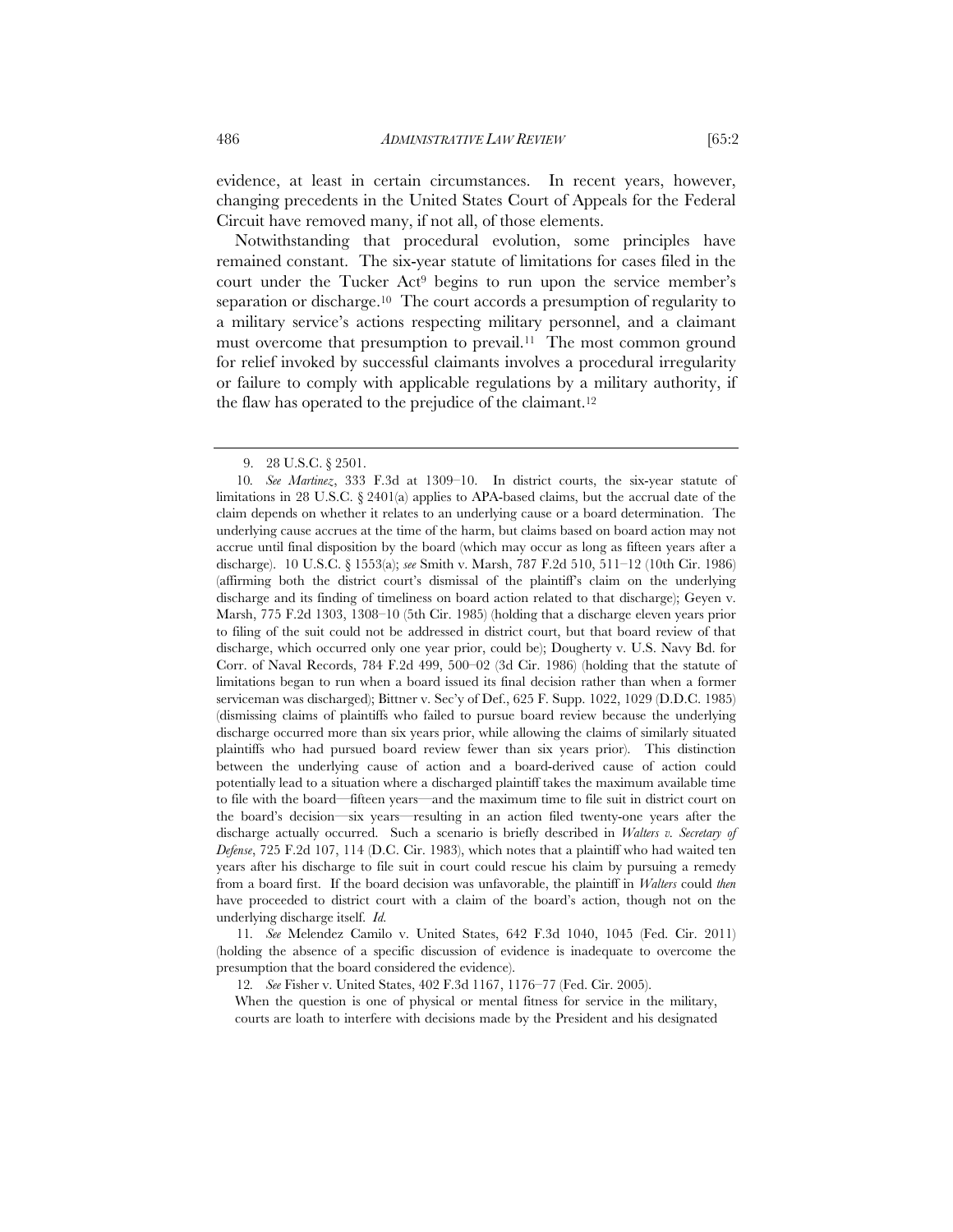#### I. STANDARDS FOR DECISION

In general, "a member of a uniformed service who is on active duty" is "entitled to the basic pay of the pay grade to which assigned."13 When a military pay claim is at issue, and the matter has been before a correctional board, "the scope of ... review for [a] challenge  $\lceil \cdot \rceil$  to [a] military correction board decision[ ] is 'limited to determining whether [the] decision . . . is arbitrary, capricious, unsupported by substantial evidence, or contrary to applicable statutes and regulations.'"14 When appropriate, the court may accompany an award of monetary relief with an order "directing restoration to office or position, placement in appropriate duty or retirement status, [or] correction of applicable records."15 Nonetheless, the Military Pay Act, with two exceptions, cannot be used to obtain the salary of a higher rank for which the claimant was not selected.16 Instead, "a service member is entitled only to the salary of the rank to which he [or she] is appointed and in which he [or she] serves."17 The two exceptions occur when: (1) the plaintiff "has satisfied all the legal requirements for promotion, but the military has refused to recognize his [or her] status," or (2) "the decision not to promote the service member leads to the service

*Id.*

14*. Melendez Camilo*, 642 F.3d at 1044 (quoting Heisig v. United States, 719 F.2d 1153, 1156 (Fed. Cir. 1983)).

16*. See* Smith v. Sec'y of the Army, 384 F.3d 1288, 1294 (Fed. Cir. 2004).

agents. . . . This deference to Executive authority does not extend to ignoring basic due process considerations, however. When there is a question of whether reasonable process has been followed, and whether the decision maker has complied with established procedures, courts will intervene, though only to ensure that the decision is made in the proper manner.

<sup>13. 37</sup> U.S.C.  $\S 204(a)$ . This statute has been determined to be "money-mandating" by the Federal Circuit. Chambers v. United States, 417 F.3d 1218, 1224 (Fed. Cir. 2005). Standing alone, the Tucker Act does not create a substantive right to relief, nor is it, by itself, sufficient to confer jurisdiction on the Court of Federal Claims. *See* United States v. Testan, 424 U.S. 392, 398 (1976); *Martinez*, 333 F.3d at 1303. Rather, "A substantive right must be found in some other source of law . . . ." United States v. Mitchell, 463 U.S. 206, 216 (1983). Thus, the Tucker Act essentially acts to waive the government's sovereign immunity with respect to claims deriving from a money-mandating source of law. *See id.* Accordingly, to establish that this court has subject matter jurisdiction under the Tucker Act, the plaintiff must first point to an independent, substantive source of law that may be interpreted as mandating payment from the United States for the injury suffered, and upon successfully doing so, the plaintiff must then present "a nonfrivolous assertion that [he or she] is within the class of plaintiffs entitled to recover under th[at] money-mandating source." Jan's Helicopter Serv., Inc. v. FAA, 525 F.3d 1299, 1307 (Fed. Cir. 2008).

 <sup>15. 28</sup> U.S.C. § 1491(a)(2).

<sup>17</sup>*. Id.* (citing James v. Caldera, 159 F.3d 573, 582 (Fed. Cir. 1998); Dodson v. United States, 988 F.2d 1199, 1208 (Fed. Cir. 1993); Skinner v. United States, 594 F.2d 824, 830 (Ct. Cl. 1979)).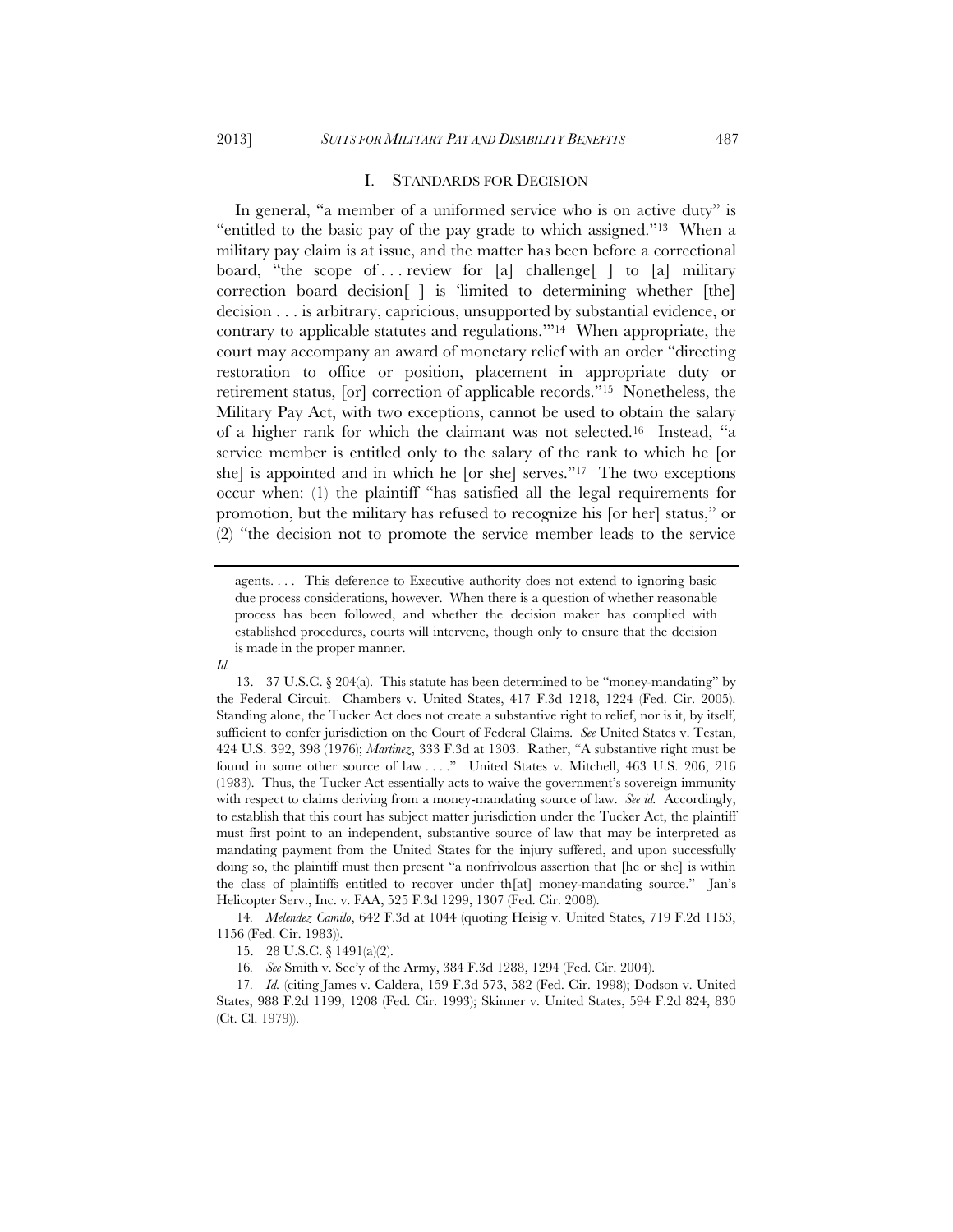member's compelled discharge."18

Provisions of Chapter 5 of Title 37 of the United States Code authorizing "special and incentive pays" for members of the uniformed services19 can pose significant issues of statutory interpretation. A number of those provisions state that an incentive pay or bonus "may" be made to a qualifying soldier.<sup>20</sup> Ordinarily, by using the permissive "may," these statutory authorizations are presumptively discretionary, not mandatory.<sup>21</sup> Discretionary payments are not money-mandating for purposes of the Tucker Act.22 Certain of these statutes have a long history, however, that rebuts this presumption.23 The Supreme Court drew upon that history in *United States v. Larionoff*,<sup>24</sup> a military pay case in which the Court observed that "[f]rom early in our history, Congress has provided by statute for payment of a re-enlistment bonus to members of the Armed Services who re-enlisted upon expiration of their term of service, or who agreed to extend their period of service before its expiration."25 Accordingly, the Court assumed that a statute providing for payment of a re-enlistment bonus was money-mandating and that eligible service members who met the statutory requirements for payment of the bonus were entitled to receive it. In short, some military pay statutes that use the permissive word "may" nonetheless qualify as money-mandating provisions for purposes of the Tucker Act, by virtue of long-standing usage and history.

Disability claims rest on a somewhat different footing than pay claims. To receive compensation or retirement benefits for military disability, a service member must suffer a permanent disability manifesting itself during

<sup>18</sup>*.* Smith, 384 F.3d at 1294–95 (citing Dysart v. United States, 369 F.3d 1303, 1315– 16 (Fed. Cir. 2004); Law v. United States, 11 F.3d 1061, 1065 (Fed. Cir. 1993)).

 <sup>19. 37</sup> U.S.C. ch. 5 (quoting title).

<sup>20</sup>*. See, e.g.*, 37 U.S.C. § 308i(a) (providing that a prior-service enlistment bonus "may be paid" to a former enlisted member of an armed force who enlists in the Selected Reserve of the Ready Reserve).

<sup>21</sup>*. See* Doe v. United States, 463 F.3d 1314, 1324 (Fed. Cir. 2006) ("There is a presumption that the use of the word 'may' in a statute creates discretion.").

<sup>22</sup>*. See* Deggins v. United States, 39 Fed. Cl. 617, 620 (1997) ("[T]he [plaintiff's] claim for military pay and allowances based on a statute that provides only for a discretionary payment of money is fatally flawed."), *aff'd*, 178 F.3d 1308 (Fed. Cir. 1998); Adair v. United States, 648 F.2d 1318, 1322–23 (Ct. Cl. 1981) (holding that 37 U.S.C. § 313, providing that physicians in the Public Health Service "may" receive a variable incentive amount of special pay for each year of an active duty agreement, is only discretionary and not moneymandating).

<sup>23</sup>**.** Most of these statutes are found in Chapter 5 of Title 37, entitled "Special and Incentive Pays." 37 U.S.C. §§ 301–330.

 <sup>24. 431</sup> U.S. 864 (1977).

<sup>25</sup>*. Id.* at 865.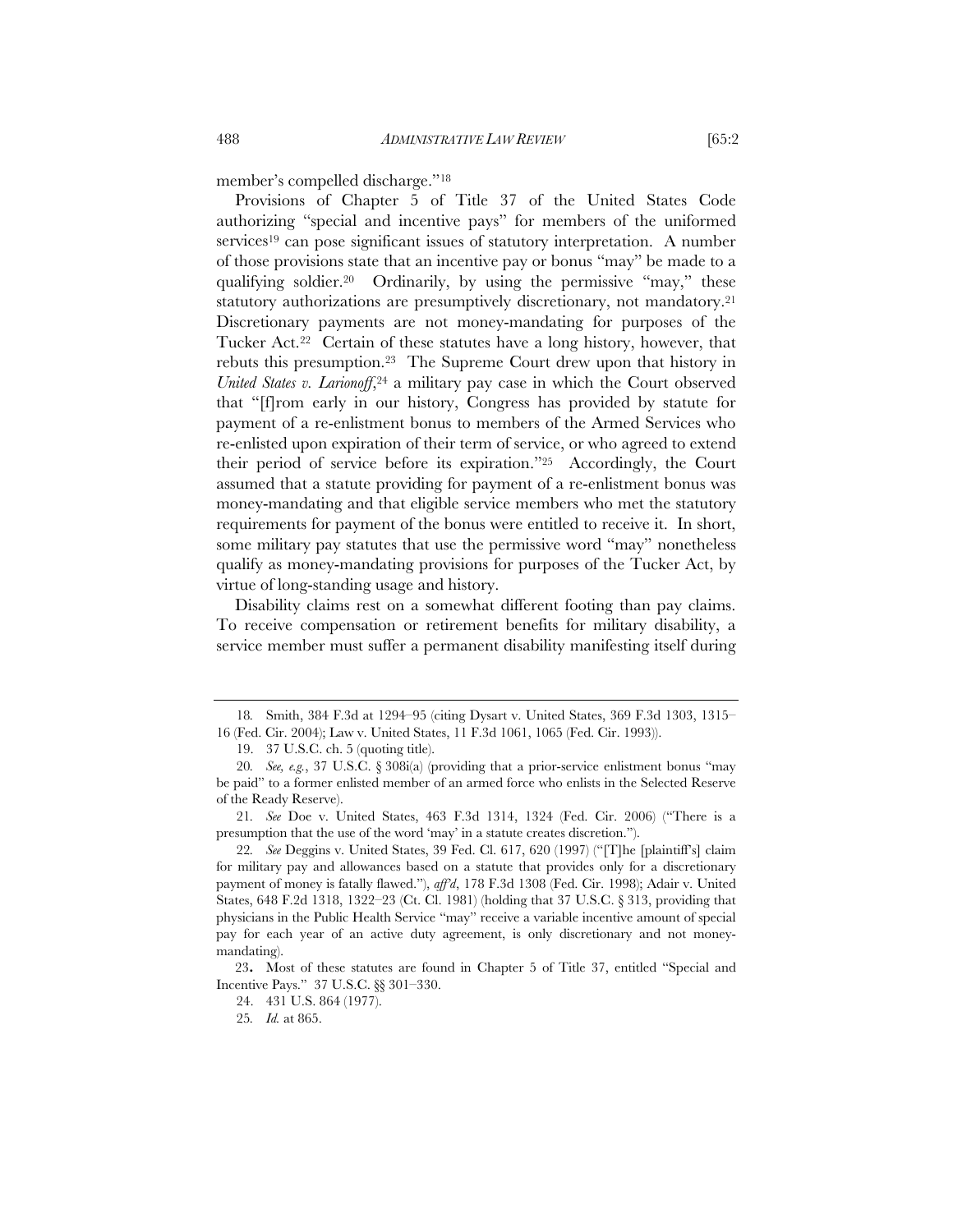active service.26 A service member has a physical examination prior to separation or discharge, but that may not be a sufficient basis for a decision regarding a disability determination. A Physical Evaluation Board (PEB), formerly known as a Retiring Board, "determines a service member's fitness for duty and entitlement to disability retirement [or a medical separation payment] once a Medical Evaluation Board . . . finds the soldier does not meet the [applicable] standards for retention."27 Often the dispute in military disability claims filed in court concerns whether the service member's medical profile upon separation or discharge should have triggered an evaluation by a Medical Evaluation Board and a PEB.28 Where the service member has not proceeded via a PEB, his or her claim does not accrue until final action by a correction board, which has authority to act in the place of a PEB as the proper tribunal to determine eligibility for a disability separation payment or retirement.29 Although a correction board is empowered to act as a PEB and make a fitness determination in the first instance,30 a correction board can alternatively refer a post-separation or post-discharge claim to a PEB for action.31 If a service member's condition is not "of a permanent nature and stable,"<sup>32</sup> a uniformed service may put the member on a temporary disability retired list, pending a further determination of permanency and stability.<sup>33</sup> A disability of less than 30% under the standard schedule of rating disabilities entitles the service member to a separation payment rather than a disability

<sup>26</sup>*. See* 10 U.S.C. § 1201(a)–(b)(2).

<sup>27</sup>*.* Chambers v. United States, 417 F.3d 1218, 1225 n.2 (Fed. Cir. 2005); *see also*  McHenry v. United States, 367 F.3d 1370, 1373 (Fed. Cir. 2004) ("In order to determine the existence and extent of disability, the Secretary established a [Physical Evaluation Board] in 1990 'to act on behalf of the Secretary of the Navy . . . in making determinations of fitness for duty, entitlement to benefits, and disposition of service members referred to the Board.'" (quoting SEC'Y OF THE NAVY, SECNAV INSTRUCTION 1850.4C, DEPARTMENT OF THE NAVY DISABILITY EVALUATION MANUAL ¶ 6A (1990), *superseded by* SEC'Y OF THE NAVY, SECNAV INSTRUCTION 1850.4E, DEPARTMENT OF THE NAVY DISABILITY EVALUATION MANUAL ENCLOSURE  $(1)$ , at  $1-6$   $(2002)$ ).

<sup>28</sup>*. See, e.g.*, Colon v. United States, 71 Fed. Cl. 473, 482 (2006), *aff'd sub nom.* Acevedo v. United States, 216 F. App'x 977 (Fed. Cir. 2007).

<sup>29</sup>*. See* 10 U.S.C. § 1201 (allowing the Secretary to make a determination of disability).

<sup>30</sup>*. See* Barnick v. United States, 591 F.3d 1372, 1380 (Fed. Cir. 2010) (stating that the board is capable of making retroactive disability determinations).

<sup>31</sup>*. See* Sawyer v. United States, 930 F.2d 1577, 1582 (Fed. Cir. 1991) ("There is sufficient flexibility in the system to permit the boards to complement or supplement one another in the interest of reaching a just result."); Peoples v. United States, 101 Fed. Cl. 245, 263 (2011) (gauging an appeal from the Board for Correction of Naval Records on the sufficiency of the administrative record).

 <sup>32. 10</sup> U.S.C. § 1201(b)(1).

<sup>33</sup>*. Id.* § 1202.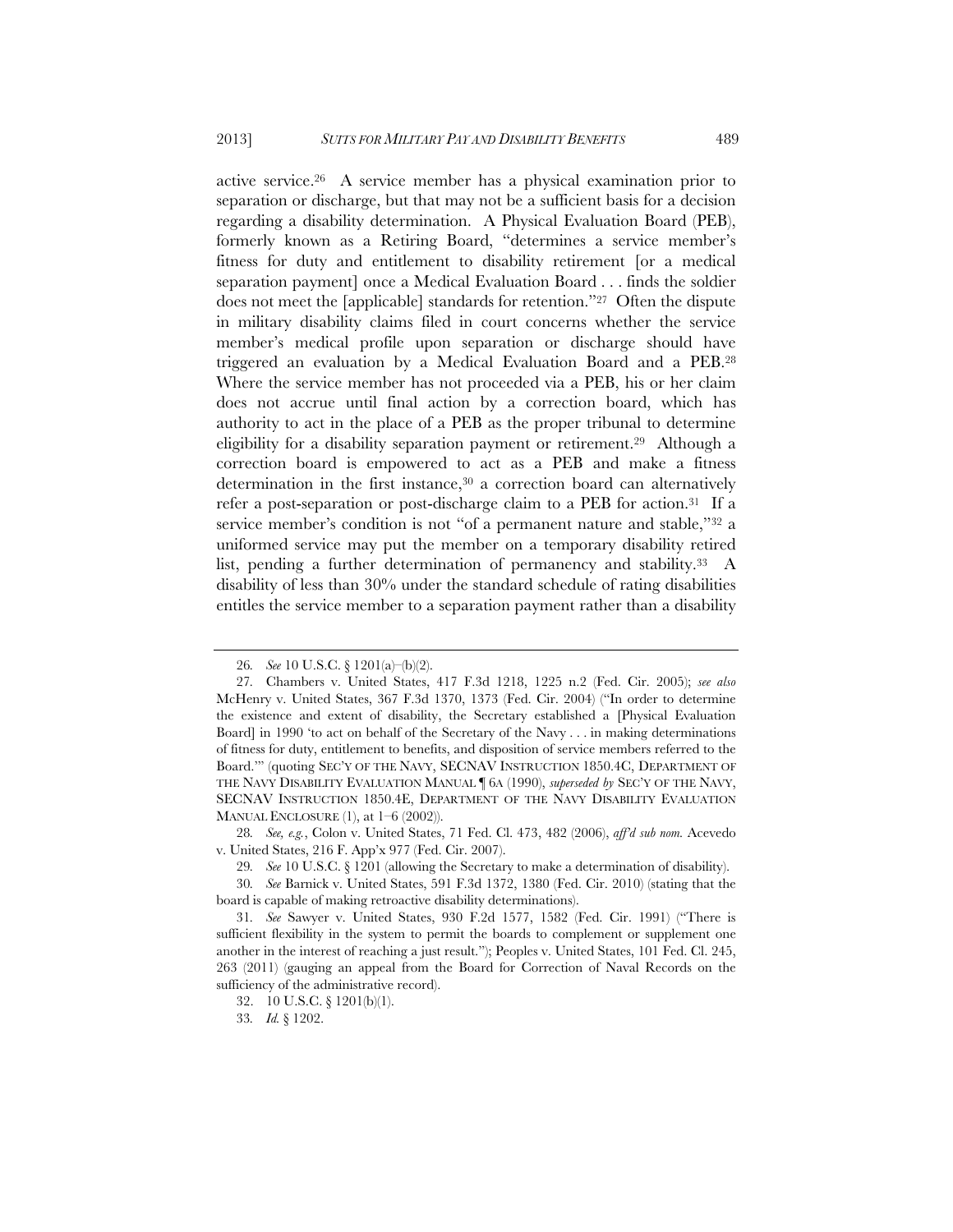retirement benefit.34

A number of recent cases have involved claims of improper separation or discharge of service members alleged to have suffered post-traumatic stress disorder (PTSD). These cases have focused on provisions of the National Defense Authorization Act for Fiscal Year 2008.35 Those provisions specify that "[i]n making a determination of disability of a member of the armed forces for purposes of this chapter, the Secretary concerned . . . shall, to the extent feasible, utilize the schedule for rating disabilities in use by the Department of Veterans Affairs [(VA)]."36 In effect, the statutory revision extends prior provisions that required the uniformed services to apply the Veterans Affairs Schedule for Rating Disabilities (VASRD) when assessing disability ratings.37

Consequently, for some time, the uniformed services have applied the same rating system as that developed by the VA. The equivalence does not mean, however, that the results obtained will be the same. "The military uses the VASRD, 'to determine fitness for performing the duties of office, grade, and rank, whereas . . . the VA uses the VASRD [after discharge] to determine the disability ratings based on an evaluation of the individual's capacity to function and perform tasks in the civilian world.'"38

## II. PROCEDURES

## *A. Discharge and Separation Back-Pay Claims*

In military board cases, the court has consistently employed a "substantial evidence" standard of review that "does not require a reweighing of the evidence, but a determination whether *the conclusion being reviewed* is supported by substantial evidence."39 Under this standard, the court may not "substitute [its] judgment for that of the military

<sup>34</sup>*. See id.* § 1203(b)(4) (describing that a service member may be separated from the member's uniformed service and entitled to severance pay).

 <sup>35.</sup> Wounded Warrior Act, Pub. L. No. 110-181, § 1642, 122 Stat. 430, 465 (codified at 10 U.S.C. § 1216a(a)(1) (Supp. IV 2011)).

<sup>36</sup>*. Id.*

<sup>37</sup>*. See, e.g.*, SEC'Y OF THE AIR FORCE, AIR FORCE INSTRUCTION 36-3212, PHYSICAL EVALUATION FOR RETENTION, RETIREMENT, AND SEPARATION § 1.7 (2006); SEC'Y OF THE ARMY, ARMY REGULATION 635-40, PHYSICAL EVALUATION FOR RETENTION, RETIREMENT, OR SEPARATION § 3-5(a) (2006); SEC'Y OF THE NAVY, SECNAV INSTRUCTION 1850.4E, DEPARTMENT OF THE NAVY DISABILITY EVALUATION MANUAL ENCLOSURE  $(3)$   $\S$  3801(b) (2002). These regulations state that the Air Force, Army, and Navy will all use Veterans Affairs Schedule for Rating Disabilities ratings.

<sup>38</sup>*.* Sabree v. United States, 90 Fed. Cl. 683, 695–96 (2009) (quoting Haskins v. United States, 51 Fed. Cl. 818, 826 (2002)).

<sup>39</sup>*.* Heisig v. United States, 719 F.2d 1153, 1157 (Fed. Cir. 1983).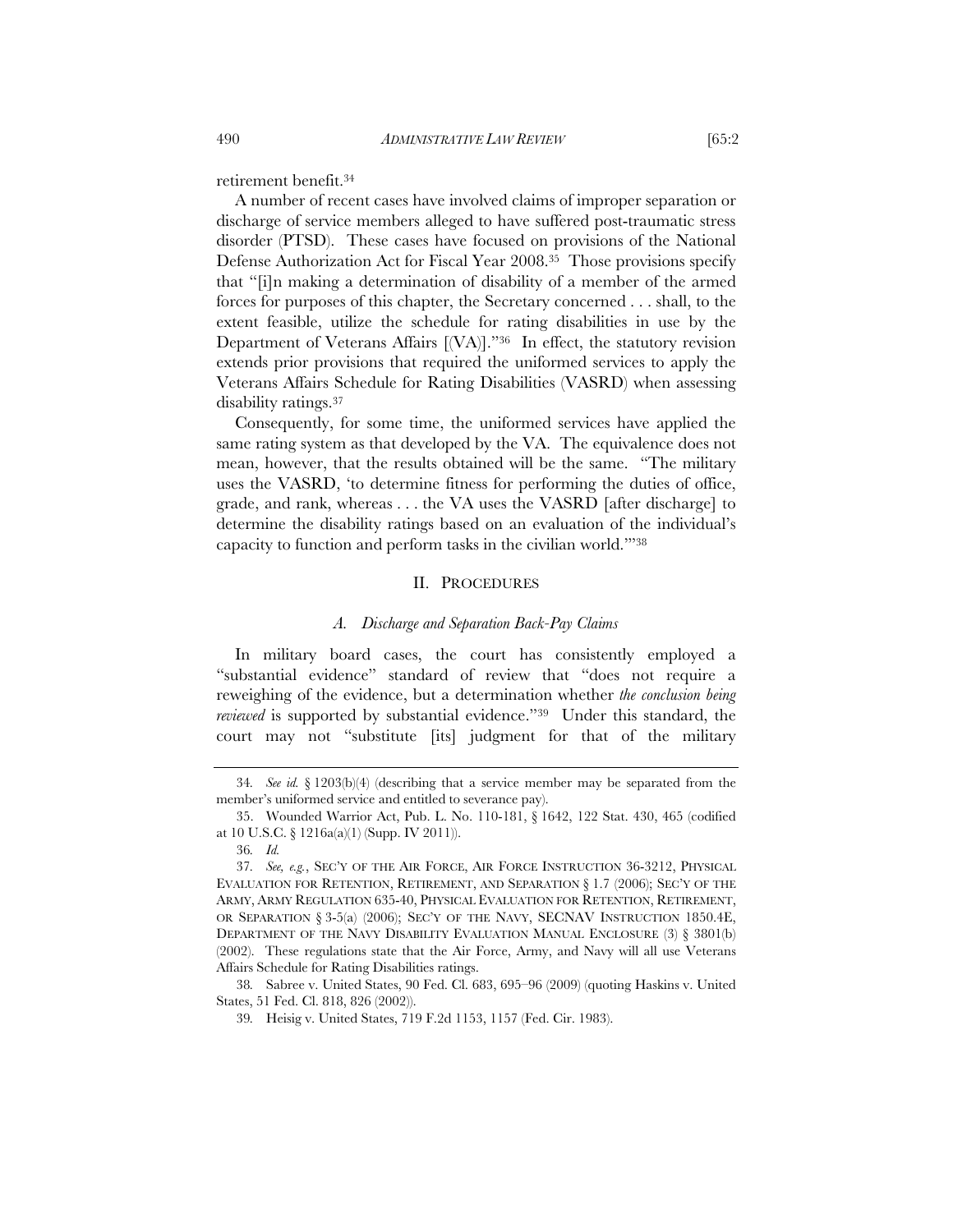departments when reasonable minds could reach differing conclusions on the same evidence."40

In the years immediately following the establishment of military correction boards, the court clung to rudiments of its earlier de novo consideration of military pay and benefits claims. Specifically, the court often accepted and considered de novo evidence to supplement its review of the boards' decisions, allowing it latitude to reach a conclusion contrary to that of the military board.41 As the court explained in *Brown v. United States*, the boards served as nonadversarial, investigatory bodies—not as "tribunals adjudicating disputes between adverse parties."42 The court reasoned:

[T]he administrative system, as a whole, is not designed to collect and evaluate for itself all the evidence . . . , nor is it geared to produce records comparable to those of the regulatory agencies. There is, in short, less need and less warrant for deferring to the administrative fact-finding process, as all-inclusive, self contained, and final.43

Thus, while the court exercised a limited power of review in military board cases, it had the freedom to accept de novo evidence and use a supplemented record when addressing a military board's conclusions.

This procedure was altered after the Supreme Court explicitly stated in *Florida Power & Light Co. v. Lorion* that a lower court reviewing an agency action should generally remand the case to the agency to consider new evidence if the record before the court is incomplete.44 In light of *Florida Power*, the Federal Circuit modified its stance to require the court to remand a case to a board to consider relevant evidence that was omitted in the first instance, rather than continuing to allow the court to consider new evidence put forth in a supplemented record.<sup>45</sup> Under this procedural regimen, the court's review is limited to the administrative record, and if

<sup>40</sup>*. Id.* at 1156.

<sup>41</sup>*. See id.* at 1157 ("[*A*]*ll* of the competent evidence must be considered, whether original or supplemental, and whether or not it supports the challenged conclusion [of the military board]." (citing Consolo v. Fed. Mar. Comm'n, 383 U.S. 607, 620 (1966); Universal Camera Corp. v. NLRB, 340 U.S. 474, 483, 490 (1951)); *see also* Brown v. United States, 396 F.2d 989, 991–94, 996 (Ct. Cl. 1968) (detailing the court's "established practice of accepting *de novo* evidence in [the military correction] area").

 <sup>42. 396</sup> F.2d at 995.

<sup>43</sup>*. Id.* at 996.

 <sup>44. 470</sup> U.S. 729, 744 (1985) ("If the record before the agency does not support the agency action, if the agency has not considered all relevant factors, or if the reviewing court simply cannot evaluate the challenged agency action on the basis of the record before it, the proper course, except in rare circumstances, is to remand to the agency for additional investigation or explanation.").

<sup>45</sup>*. See* Walls v. United States, 582 F.3d 1358, 1367–68 (Fed. Cir. 2009) (holding that except for rare cases a court must remand a case to an agency if its record is inadequate).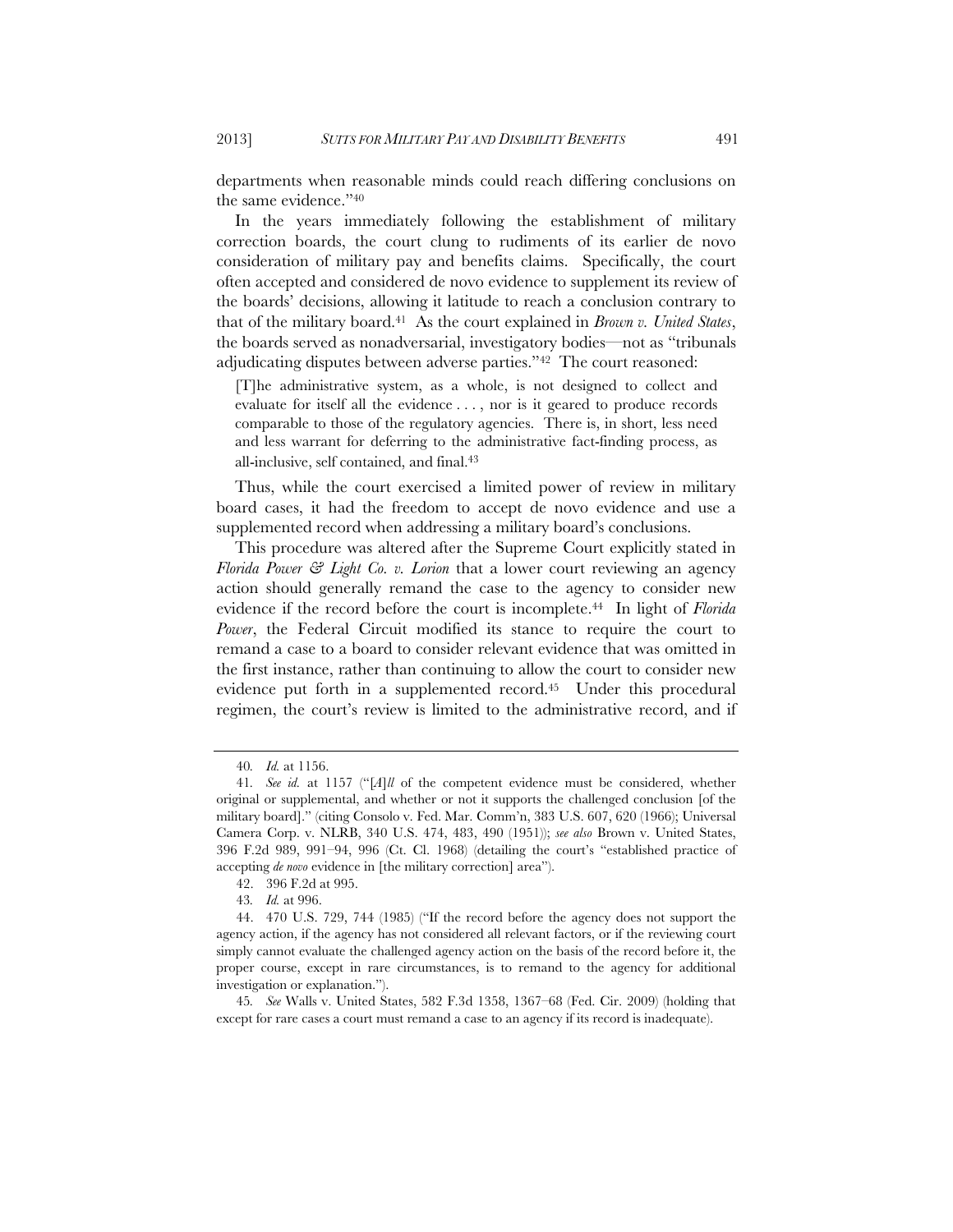the court finds that a particular claim was not adequately addressed, it should order a remand to the military board.46

Notably, any involvement of a military board may significantly limit a plaintiff's ability to raise new claims and arguments before the court. In *Metz v. United States*, the Federal Circuit held that a plaintiff who brings a claim in court after a decision by a military board waives the claims or arguments he or she does not raise in initial or reconsideration petitions before the board.47

Other circuits have not been so categorical in requiring complete exhaustion of remedies in APA cases brought through actions in district court. For example, the Ninth Circuit has held,

Wenger v. Monroe, 282 F.3d 1068, 1073 (9th Cir. 2002) (citing Muhammad v. Sec'y of the Army, 770 F.2d 1494, 1495 (9th Cir. 1985)). In essence, the Ninth Circuit treats "[e]xhaustion of administrative remedies, when not made mandatory by statute . . . [as] a prudential doctrine," not a limitation on subject matter jurisdiction. Santiago v. Rumsfeld,

<sup>46</sup>*. See* Riser v. United States, 93 Fed. Cl. 212, 217–18 (2010) (remanding a suit for back pay to the Army Correction Board so it could consider relevant resignation correspondence that had not been considered by the Board); *see also* Hale v. United States, No. 10-822C, 2011 WL 2268961, at \*2 (Fed. Cl. June 9, 2011) (remanding claims for back pay and medical disability payments to a military board because plaintiff raised procedural issues that had not been considered by a board).

<sup>47</sup>*.* 466 F.3d 991, 999 (Fed. Cir. 2006). *Metz* effectively imposes a categorical exhaustion requirement on a military pay claimant who first seeks relief from a corrections board. The institution of such a requirement constitutes a significant departure from the earlier decisions of the Court of Claims in *Brown* and the Federal Circuit in *Heisig*, allowing submission of de novo evidence and supplementary materials in an action filed in court. *See supra* notes 4, 41–42.

Suits brought under the APA in district courts necessarily are predicated upon review of action by a military board or official. Some circuits have adopted an approach similar to that in *Metz*, requiring plaintiffs to exhaust their claims at the administrative level. *See*  Coburn v. McHugh, 679 F.3d 924, 930 (D.C. Cir. 2012) (quoting *CSX Transp., Inc. v. Surface Transp. Bd.*, 584 F.3d 1076, 1079 (D.C. Cir. 2009), which held that a district court could not review an administrative determination based upon claims which were not presented to the administrative body); Schwalier v. Panetta, 839 F. Supp. 2d 75, 80 (D.D.C. 2012) (conditioning jurisdiction over APA-based claims on whether those claims had first been raised before and ruled on by an agency); Bittner v. Sec'y of Def., 625 F. Supp. 1022, 1026 (D.D.C. 1985) (noting the D.C. Circuit's "strong preference for presuit exhaustion of intramilitary administrative remedies" because of the agency expertise such proceedings provide to courts); *see also* Duffy v. United States, 966 F.2d 307, 311 (7th Cir. 1992) (holding that a service member's failure to file a claim with a correction board constituted a failure to exhaust intramilitary administrative remedies such that the related claim had to be dismissed pending exhaustion of available administrative remedies).

<sup>[</sup>T]here are four circumstances in which exhaustion is not required: (1) if the intraservice remedies do not provide an opportunity for adequate relief; (2) if the petitioner will suffer irreparable harm if compelled to seek administrative relief; (3) if administrative appeal would be futile; or (4) if substantial constitutional questions are raised.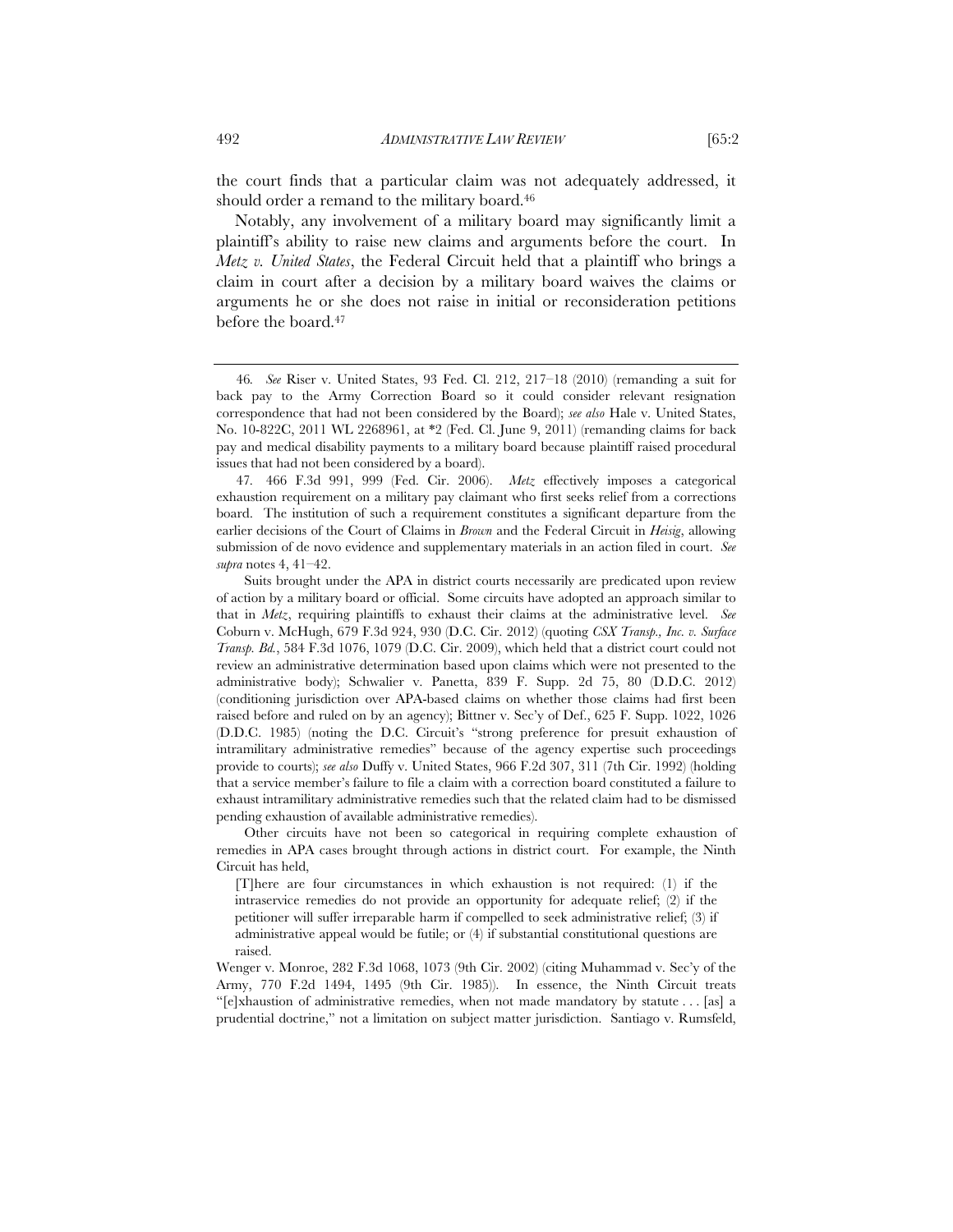Former service members have another valid procedural option that they may pursue to allow the court to undertake a full evidentiary review. Since their inception, military boards have been regarded as a "permissive administrative remedy  $\ldots$ . [,] not a mandatory prerequisite to filing a Tucker Act suit challenging the discharge."48 Therefore, a plaintiff may opt to file suit directly in the Court of Federal Claims instead of seeking relief first before a military correction board.49 According to *Martinez v. United States*, this flexibility provides benefits to both parties:

[R]equiring resort to a correction board would necessarily extend the period within which a discharge claim for back pay could be brought. Such an extension would naturally increase the risk that discharge claims would be stale, along with the risk of lost evidence, unavailable witnesses, and faded memories. In addition, the passage of time would increase the potential liability of the United States for back pay and would make the availability of corrective action more difficult to effect. . . .

Second, it is by no means clear that an exhaustion requirement would be favorable to service members generally. . . . [M]any service members might prefer to have the option of seeking an immediate judicial remedy rather than having to go through a correction board before having access to a court. A mandatory exhaustion requirement would make that course of action unavailable.50

A service member may preserve access to "both the judicial remedy and the right to a reviewable decision by the correction board [by filing suit]

49*. Id.*

<sup>425</sup> F.3d 549, 554 (9th Cir. 2005) (citing Acevedo–Carranza v. Ashcroft, 371 F.3d 539, 541 (9th Cir. 2004)); *see also* Aikens v. Ingram, 652 F.3d 496, 508 (4th Cir. 2011) (King, J., dissenting) (requiring exhaustion except where resort to a board would be futile); Winck v. England, 327 F.3d 1296, 1304 (11th Cir. 2003) (quoting *Linfors v. United States*, 673 F.2d 332, 334 (11th Cir. 1982) (per curiam), (requiring exhaustion except "where no genuine opportunity for adequate relief exists, irreparable injury will result if the complaining party is compelled to pursue administrative remedies, or an administrative appeal would be futile" (citations omitted))); Von Hoffburg v. Alexander, 615 F.2d 633, 638 (5th Cir. 1980) (same). Courts of appeals that take a similar approach have held that district courts could take jurisdiction of cases absent exhaustion, but stay judicial proceedings until a correction board considered the service member's claims. *See* Montgomery v. Rumsfeld, 572 F.2d 250, 252– 55 (9th Cir. 1978); Nelson v. Miller, 373 F.2d 474 (3d Cir. 1967).

In actions jurisdictionally predicated on the Little Tucker Act, district courts presumably would be governed by the precedents of the Federal Circuit because appeals in those cases would be to the Federal Circuit, not the pertinent regional circuit. The exhaustion rule of *Metz* would accordingly apply to such actions in district courts.

<sup>48</sup>*.* Martinez v. United States, 333 F.3d 1295, 1303–04 (Fed. Cir. 2003) (citing Richey v. United States, 322 F.3d 1317, 1325 (Fed. Cir. 2003); Heisig v. United States, 719 F.2d 1153, 1155 (Fed. Cir. 1983)).

<sup>50</sup>*. Id.* at 1309 (citation omitted).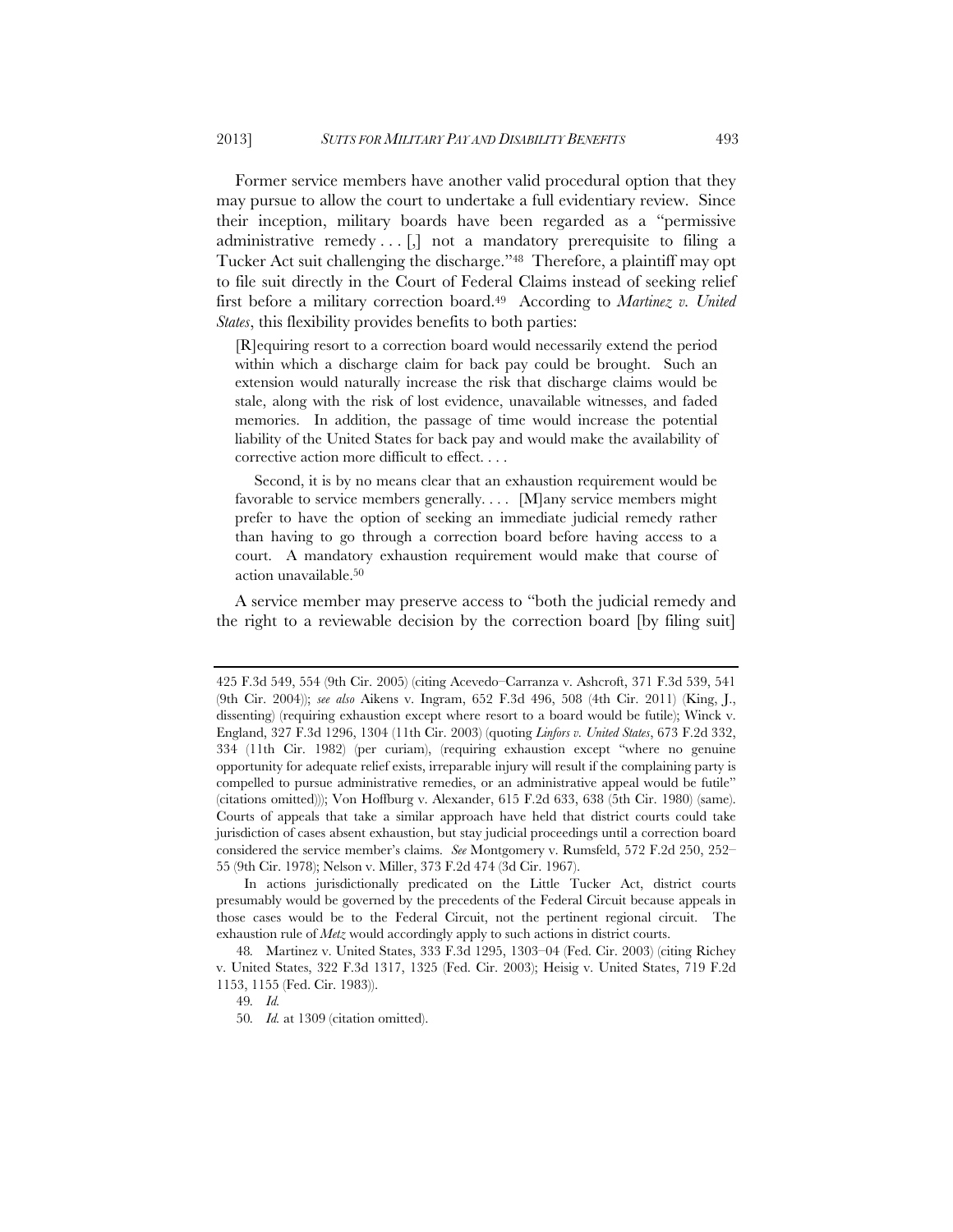within six years of the date of discharge and request[ing] that the court action be stayed until the correction board proceeding is completed."51 *Metz*, in effect, would require that a service member file suit in the Court of Federal Claims before filing claims with a military board if he or she wished to raise issues before the court rather than before a military board.52

Additionally, because correction boards do not employ adversarial procedures, they are not well suited to handle certain types of claims. A personal appearance or argument may or may not be allowed by the board, at its discretion. As a result, fact-finding may be problematic in some circumstances. The classic example is a claim by a service member of ineffective assistance of counsel in an administrative discharge hearing or court martial. In *Helferty v. United States*,<sup>53</sup> the service member raised his claim of ineffective assistance of counsel before a correction board, which eventually requested that military counsel and officials provide a series of advisory opinions to assist in its review. Included in those opinions was a statement by the prior counsel who had been alleged to have been ineffective. Notwithstanding the bar on ex parte communications to the board,54 the prior counsel's statement was withheld from the claimant and his counsel on privacy grounds.<sup>55</sup> In court, the government sought a remand to the board, attaching the prior counsel's statement that previously had been provided to the board on an ex parte basis, and that motion was granted.56 As the case has developed on remand, the board reportedly is struggling with competing affidavits, filed *seriatim*, one after the other, responsively describing and contesting prior counsel's investigatory activities and actions at the administrative discharge hearing. Consequently, the board is faced with finding facts on a convoluted paper record, unaided by direct testimony, cross-examination, or an opportunity to assess credibility. In short, the correction board as structured cannot find facts in a typical trial-type setting, and the adequacy of its proceedings might well be questioned in certain situations.

#### *B. Disability Retirement Pay Claims*

In disability retirement pay cases, claims of entitlement to benefits "do

<sup>51</sup>*. Id.*

 <sup>52.</sup> Otherwise, a claimant would lose the ability to submit some claims directly to the court or to adduce some evidence directly to the court.

 <sup>53. 101</sup> Fed. Cl. 224 (2011).

<sup>54</sup>*. See* 10 U.S.C. § 1556 (2006) (prohibiting ex parte communications to boards, subject to exceptions that include "[c]lassified information" and "[i]nformation the release of which is otherwise prohibited by law").

<sup>55</sup>*. Helferty*, 101 Fed. Cl. at 226.

<sup>56</sup>*. Id.* at 229.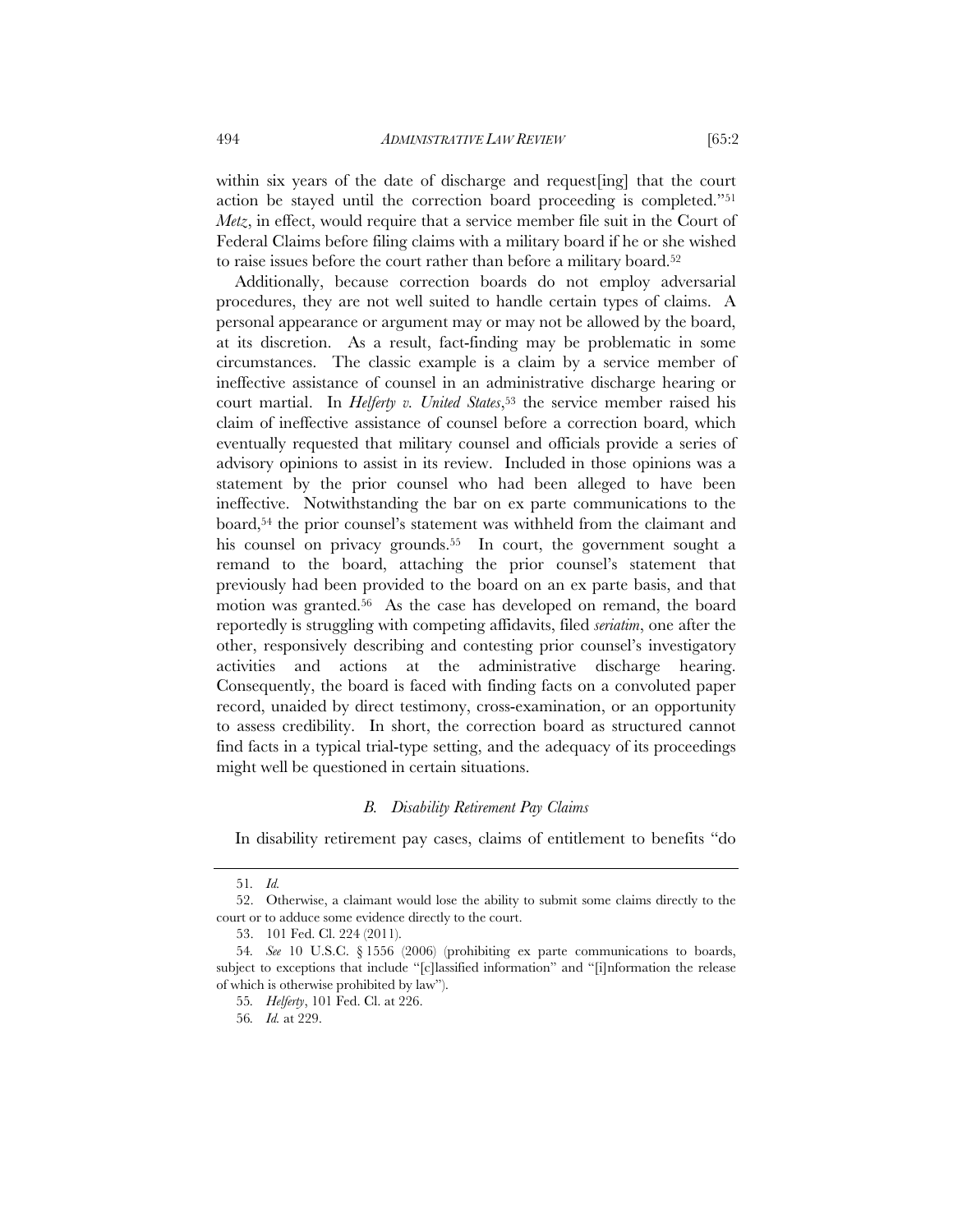not accrue until the appropriate [military] board either finally denies such a claim or refuses to hear it."57 As a result, the board proceeding "becomes a *mandatory* remedy."58 Among other things, the six-year statute of limitations for the Court of Federal Claims's cases under the Tucker Act does not automatically begin to run upon the service member's discharge: "The decision by the first statutorily authorized board which hears or refuses to hear the claim is the triggering event."59 A limited exception to this rule exists: if a "service member has sufficient actual or constructive notice of his disability, and hence, of his entitlement to disability retirement pay, at the time of discharge," then "the service member's failure to request a hearing board prior to discharge has . . . the same effect as a refusal by the service to provide board review," thus triggering the start of the six-year statute of limitations.<sup>60</sup> In such a case, the court must look to "[w] hether the veteran's knowledge of the existence and extent of his condition at the time of his discharge was sufficient to justify concluding that he waived the right to board review of the service's finding of fitness."61 The court determines the service member's knowledge by reference to the statutory requirements for disability retirement benefits, contained in 10 U.S.C. § 1201.62

Correction boards have had difficulty addressing disability claims raised considerably after discharge or separation, where no PEB was convened prior to discharge and the medical information gathered before discharge was not comprehensive.<sup>63</sup>

## III. CLASS ACTIONS

In a few circumstances, prior service members have presented military pay or disability claims in suits that were certified as class actions under Rule 23 of the Rules of the Court of Federal Claims. The most recent such case was *Sabo v. United States*, involving disabled veterans who had served in the wars in Iraq and Afghanistan and who suffered PTSD.64 Another

<sup>57</sup>*.* Real v. United States, 906 F.2d 1557, 1560 (Fed. Cir. 1990) (citing Friedman v. United States, 310 F.2d 381 (Ct. Cl. 1962)).

<sup>58</sup>*.* Chambers v. United States, 417 F.3d 1218, 1225 (Fed. Cir. 2005) (internal quotation marks omitted).

<sup>59</sup>*. Real*, 906 F.2d at 1560.

<sup>60</sup>*. Chambers*, 417 F.3d at 1226 (citing *Real*, 906 F.2d at 1560, 1562).

<sup>61</sup>*. Real*, 906 F.2d at 1562.

<sup>62</sup>*. Id.* at 1562–63; *see also Chambers*, 417 F.3d at 1226.

<sup>63</sup>*. See, e.g.*, Peoples v. United States, 101 Fed. Cl. 245, 263–65 (2011) (approving a board's denial of a disability retirement claim because the Physical Evaluation Board did not have all of the information it needed to determine the claimant's fitness for duty at the time of discharge).

 <sup>64. 102</sup> Fed. Cl. 619, 621 (2011).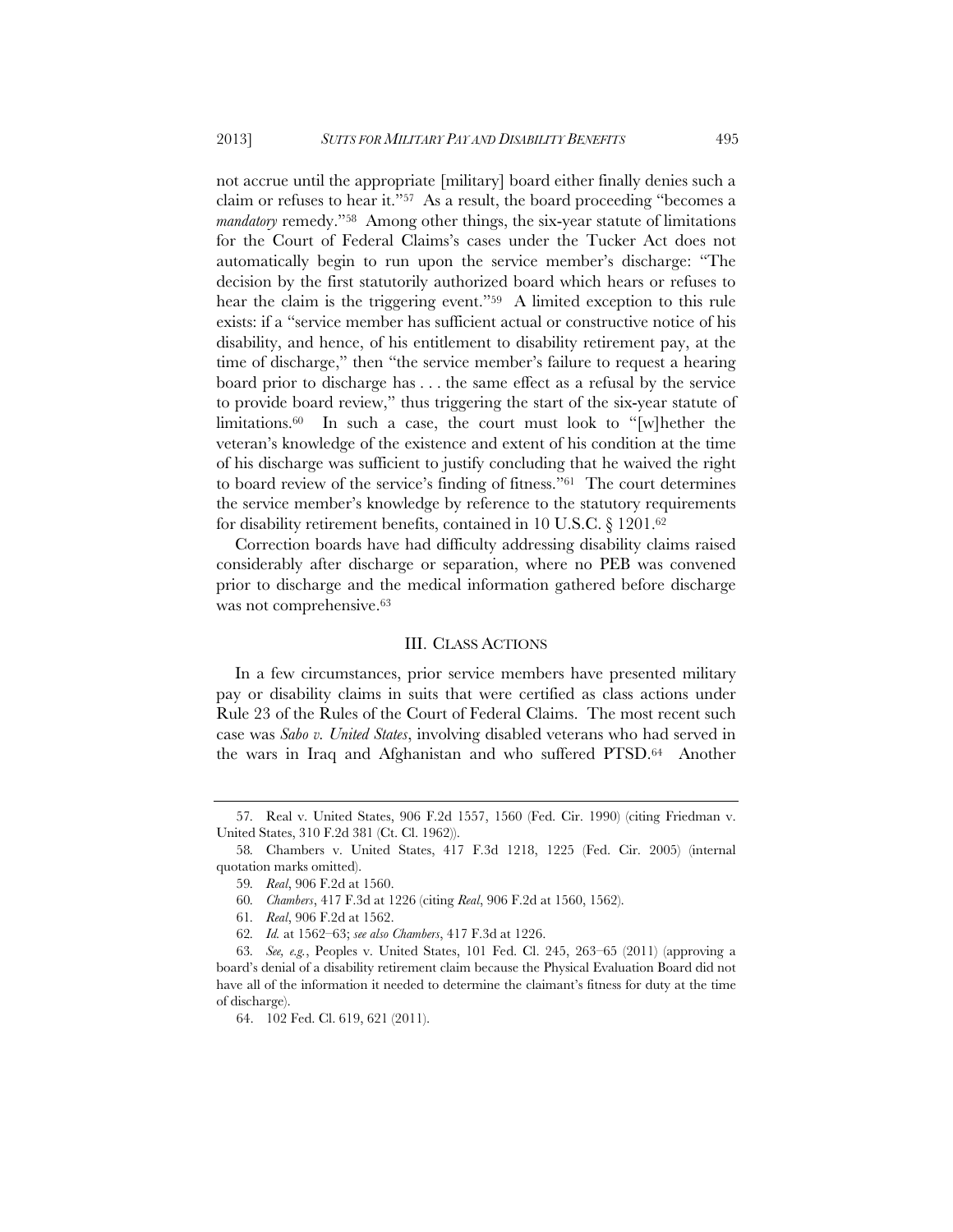notable set of examples occurred roughly a decade earlier, when military officers who were involuntarily separated or retired for failure of promotion successfully brought reverse-discrimination suits in this court that were also certified as class actions.65 The facts and procedural circumstances of the two types of cases are instructive for other situations in which a number of veterans may have similar claims arising out of their military service.

## *A. The PTSD Class Action*

In *Sabo*, seven veterans filed suit, averring that they suffered from PTSD incurred as a result of their service in Iraq and Afghanistan and contending that their respective service branches had not assigned sufficient disability ratings.66 The court granted the plaintiffs' motion to proceed as a class action, certified the class, delineated the claims to be decided, appointed class counsel, and approved a notice to be supplied to all potential class members.67 As in any class action, great care was taken to ensure that adequate notice be given to potential class members. Counsel sent notices directly to approximately 4,300 potential members and established a website to expand the reach of information about the suit.68 Given the issuance of new and more lenient criteria in 2008 for rating a disability based upon PTSD,<sup>69</sup> the government enabled plaintiffs who opted in to apply for priority review of their PTSD disability rating by a Physical Disability Board of Review or a correction board.<sup>70</sup> When that process proved to be slow and cumbersome, the parties undertook settlement discussions. Ultimately, 2,176 individuals opted into the suit, and the parties reached a proposed settlement on conceptual terms for nine discrete categories of claimants, separated according to those who had or had not received a military board decision, had received severance pay or disability retirement or were placed on the Temporary Disability Retirement List (TDRL), or had received a disability rating from the VA.71 The proposed settlement agreement provided that each class member would at least be

<sup>65</sup>*. See* Christian v. United States, 337 F.3d 1338, 1339 (Fed. Cir. 2003); Berkley v. United States, 287 F.3d 1076, 1081 (Fed. Cir. 2002); Christensen v. United States, 60 Fed. Cl. 19 (2004).

<sup>66</sup>*. Sabo*, 102 Fed. Cl. at 621–23.

<sup>67</sup>*. Id.* at 623. The court allows only opt-in class actions; opt-out class actions are not permitted. *See* U.S. Ct. Fed. Claims R. 23 rules committee notes, *available at* http://www.uscfc.uscourts.gov/sites/default/files/court\_info/20120702\_rules/12.07.02%2 0FINAL%20VERSION%20OF%20RULES.pdf.

<sup>68</sup>*. Sabo*, 102 Fed. Cl. at 623.

 <sup>69.</sup> *See supra* notes 35–37 and accompanying text.

<sup>70</sup>*. See Sabo*, 102 Fed. Cl. at 622–24.

<sup>71</sup>*. Id.* at 624–25.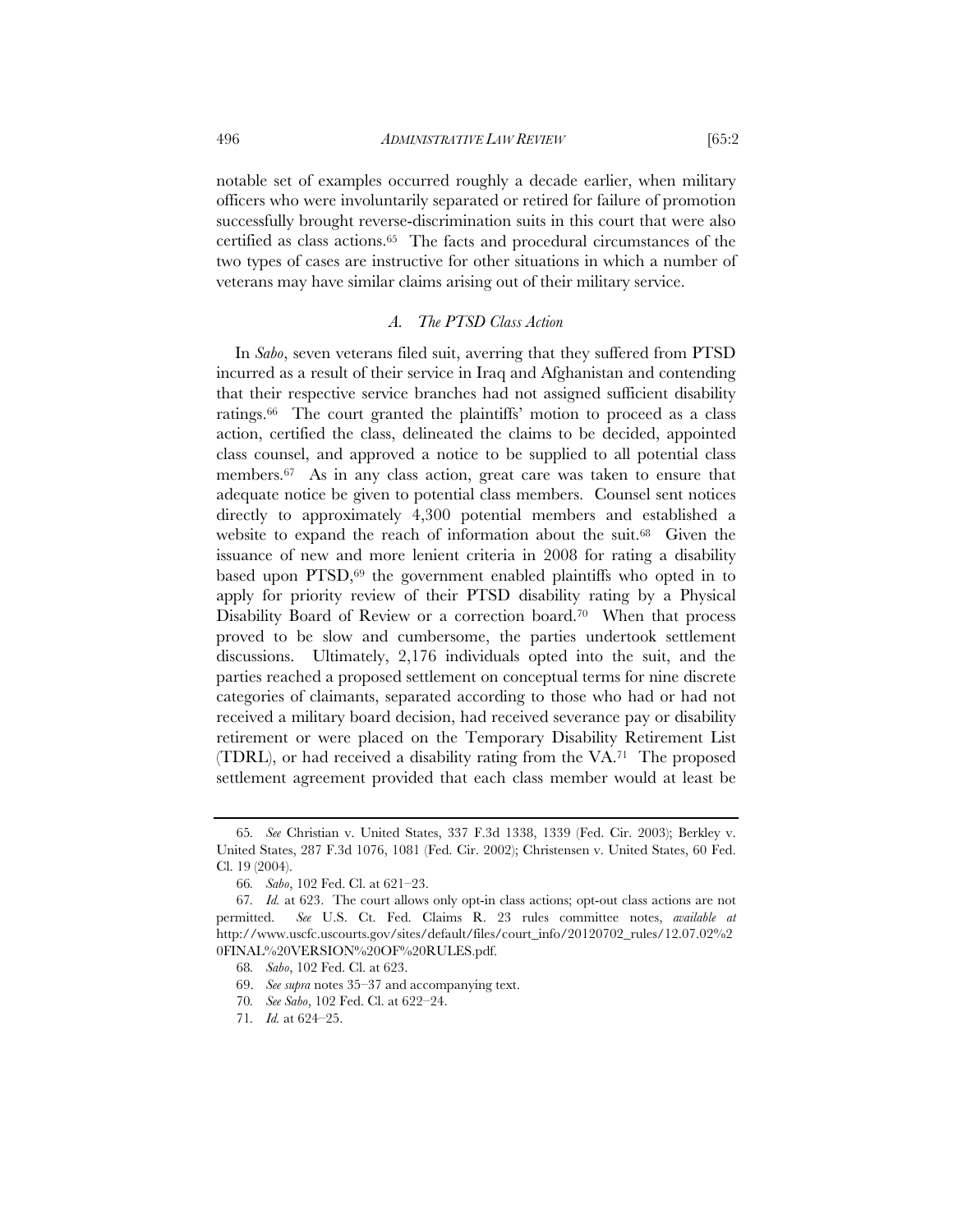placed on the TDRL at a 50% disability rating for the first six months after separation or retirement and be granted additional relief, dependent upon individual circumstances.72

The court approved the settlement after giving each class member the opportunity to respond.73 Fourteen class members indicated disapproval, while seven responding members neither approved nor disapproved.<sup>74</sup> Attorneys' fees for class counsel were deferred, although the parties agreed that attorneys' fees would not be paid out of settlement proceeds to claimants.75

# *B. The Reverse-Discrimination Class Actions*

*Christian v. United States* involved male, nonminority former lieutenant colonels in the Army whom a board had selectively retired early using raceand gender-based retention goals.76 *Berkley v. United States* concerned a certified class comprised of Air Force officers whom a board had involuntarily separated based partly on race- and gender-based criteria.77 In *Christensen v. United States*, the class plaintiffs were colonels in the Air Force whom a board had selected for involuntary retirement on the basis of unconstitutional race and gender preferences.78

In these three sets of reverse-discrimination cases, the disputes ultimately centered on remedy. The government urged the court to remand the cases to the pertinent service secretaries for a "harmless error" analysis, calling for reconsideration by reconstituted service boards to make new separation and early retirement decisions using criteria that had no discriminatory elements. The Federal Circuit adopted this remedial approach in *Christian v. United States*.79

Subsequently, however, the parties reached settlement agreements that provided payments of standard lump-sum amounts to each class member and did not entail sets of "harmless error" determinations.80 Class counsel would be paid fees out of the total award but at rates that amounted to less than 10% of the award.81 In *Berkley*, some class plaintiffs elected to be considered by a special board, and some were granted retention with

<sup>72</sup>*. Id.* at 625.

<sup>73</sup>*. Id.* at 629–30.

<sup>74</sup>*. Id.* at 629.

<sup>75</sup>*. Id.* at 630.

 <sup>76. 46</sup> Fed. Cl. 793, 816–17 (2000).

 <sup>77. 45</sup> Fed. Cl. 224, 225–26, 235 (1999).

 <sup>78. 60</sup> Fed. Cl. 19, 20 (2004).

 <sup>79. 337</sup> F.3d 1338, 1349 (Fed. Cir. 2003).

<sup>80</sup>*. See, e.g.*, Christensen v. United States, 65 Fed. Cl. 625, 627–28 (2005).

<sup>81</sup>*. Id.* at 628.